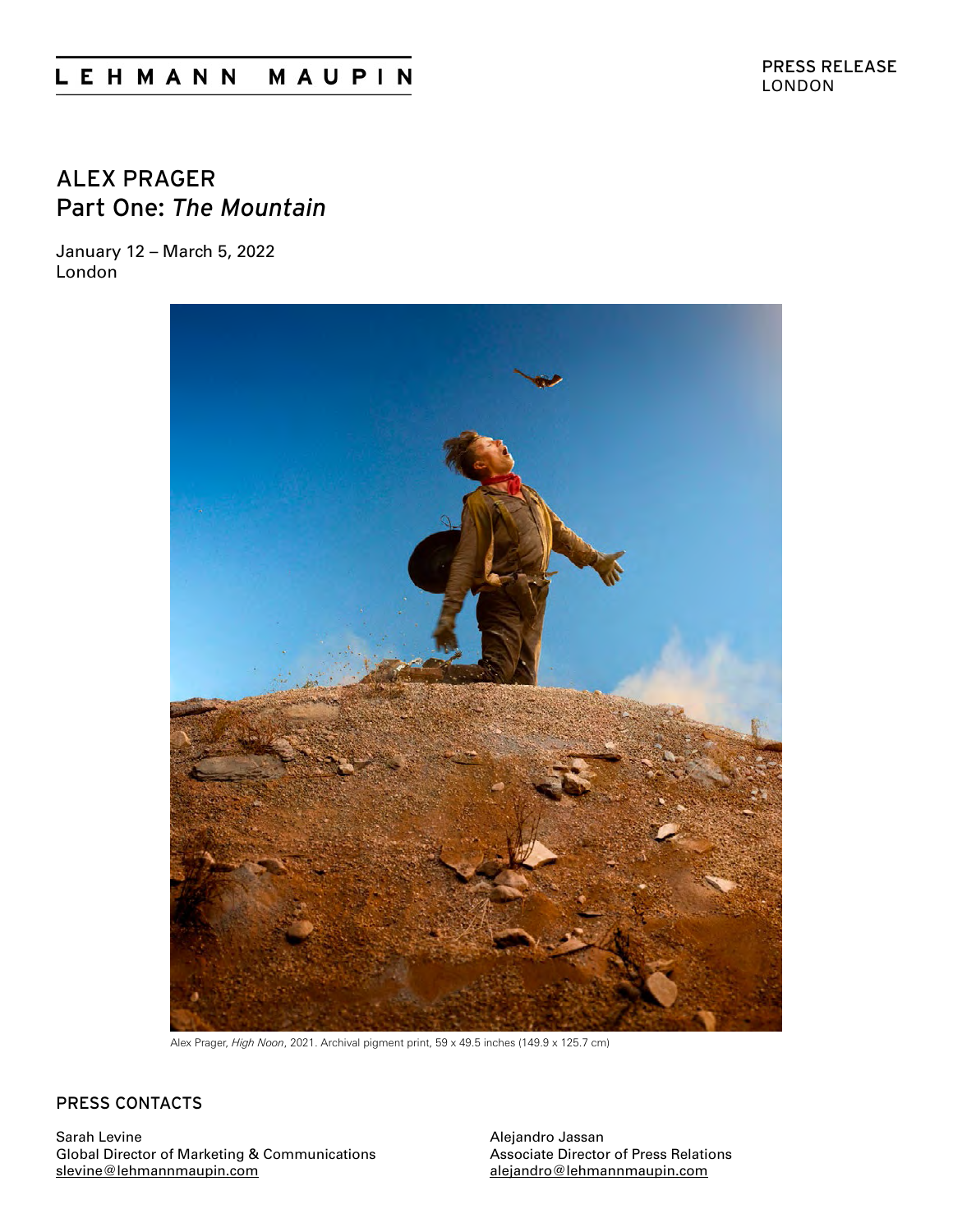Lehmann Maupin London will present Part One: *The Mountain*, an exhibition of new work by artist Alex Prager. Both a photographer and filmmaker, Prager is known for her elaborately staged scenes that capture a moment frozen in time, inviting the viewer to "complete the story" and speculate about its narrative context. Prager cultivates an uncanny, dreamlike mood throughout her oeuvre—an effect heightened by her use of timeless costuming and richly saturated colors that recall technicolor films, as well as the mysterious or inexplicable happenings she often depicts. Her meticulously crafted photographs are filled with hyperreal details, from signatures on the cast of a high school football player or bandage on the nose of a woman running in terror, to the face in the reflection of a handheld mirror or figure revealed to be a cardboard cutout, firmly locating Prager's images in the real world and belying the sense of the surreal that often pervades her work.

Although Prager's immersive, large-scale photographs of crowds are among her bestknown work the artist's newest series evinces a return to portraiture, a genre she first explored early in her practice. Rendered on a smaller, more intimate scale that draws the viewer in, Part One: *The Mountain* features a series of stripped-down Americana portraits that capture the artist's subjects in the midst of intense inner turmoil. The inspiration for Part One: *The Mountain* arose from Prager's deep desire to examine the myriad emotional states we have all experienced during one of the greatest collective upheavals in modern society. Conceived as psychological portraits, these images visualize a private moment that is understood universally.

Prager's subjects in Part One: *The Mountain* can be seen as archetypes, an update of sorts to those found in ancient Greek mythology. The series includes Prager's quintessential characters, placed in a world that teeters between the fabricated and the familiar. In *High Noon* a traditionally styled cowboy is

seen falling to his knees in a scrubby, lifeless landscape, his revolver flying out of his hand towards the sky. The look on his face is difficult to decipher, and it is unclear whether his expression is one of despair and anguish or joy and release. In either case, his internal state has boiled over, manifesting in physical convulsions with his head thrown back and hat sailing towards the ground. Another image in the series, *Dawn*, features a contemporary female cherub, dressed only in white socks and earrings. The cherub's arms and legs are outstretched, and she appears to be flying through the sky, but again the viewer cannot determine whether she is ascending in a state of elation or falling harshly back to earth. Each image in the series occupies similarly ambiguous territory, leaving space for the viewer to interpret each scene and draw their own conclusions about its narrative.

The title of the exhibition, Part One: *The Mountain*, is highly symbolic, with the idea of the mountain referenced throughout literature, religion, and psychology as a place where personal revelations, or reckonings, can occur. If the idea of summiting a peak has historically suggested a spiritual pilgrimage or intense physical challenge, it should be remembered that traversing mountainous terrain has often symbolized overcoming obstacles or making hard won progress. If we have found ourselves metaphorically on the mountain over the course of the past two years, Prager's newest body of work prompts us to imagine what the world will look like when we finally come back down.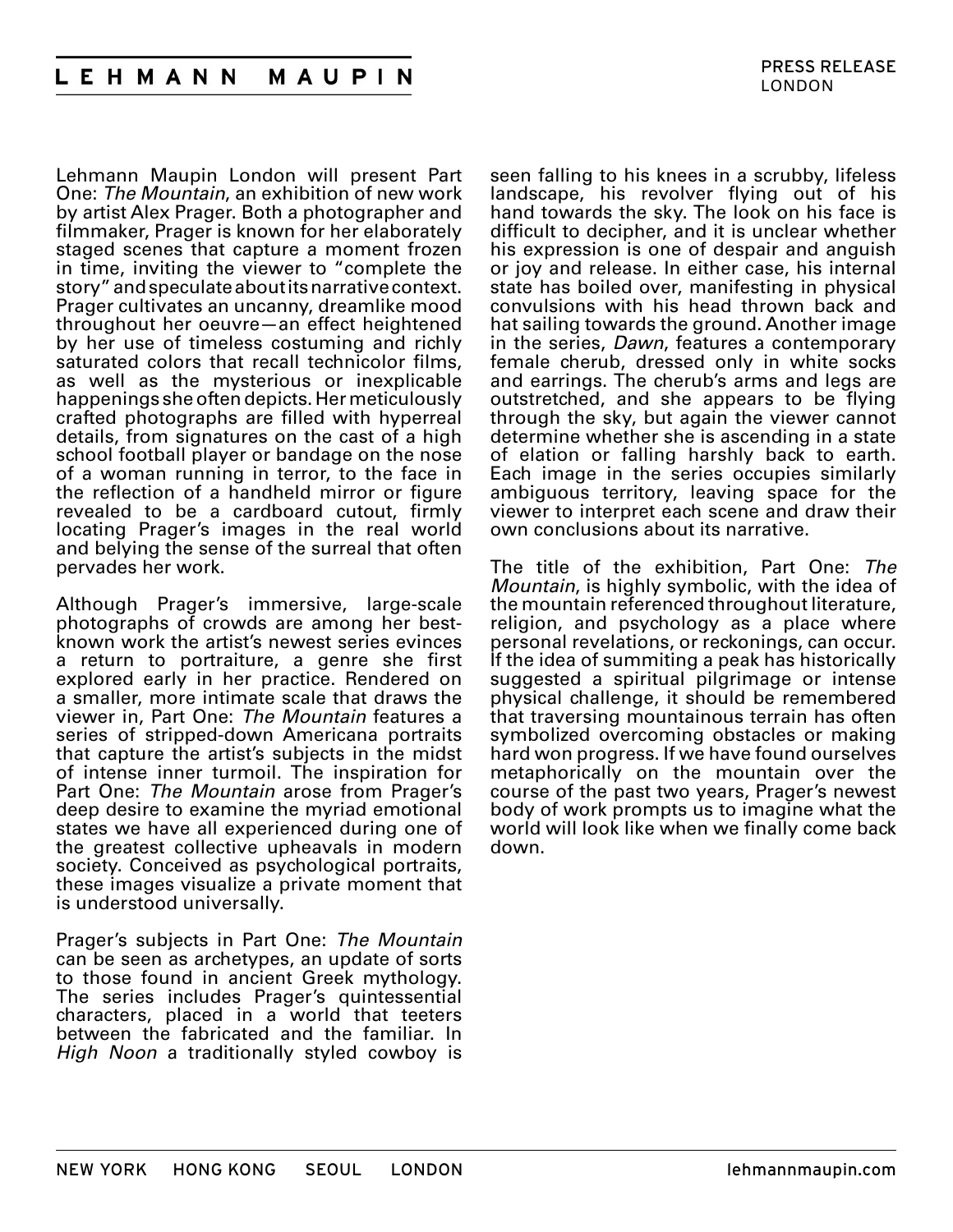#### **LEHMANN** MAUPIN



Alex Prager, *Dawn*, 2021. Archival pigment print, 48 x 36.9 inches (121.92 x 93.73 cm)

*The silence of death and the mayhem of ecstasy. This archetypal dynamic is embodied in Dionysus, the god of wine. His Maenads (his female devotees), danced in the mountains with their backs bent to the sky in orgiastic revelry. Yet they were also savage.* 

*Whether it be in death or ecstasy, time and ego are paralyzed–frozen in the moment of total release. Or as Nietzsche wrote, "Oh deathly quiet pandemonium!" Prager captures a soaring woman in wide-eyed rapture while a cowboy dies in agony. Vitality indistinct from terror. But through either experience, a catharsis to witness. And in witnessing, a participation, a knowledge of being able to go there–if only one day.* 

— Evans Wittenberg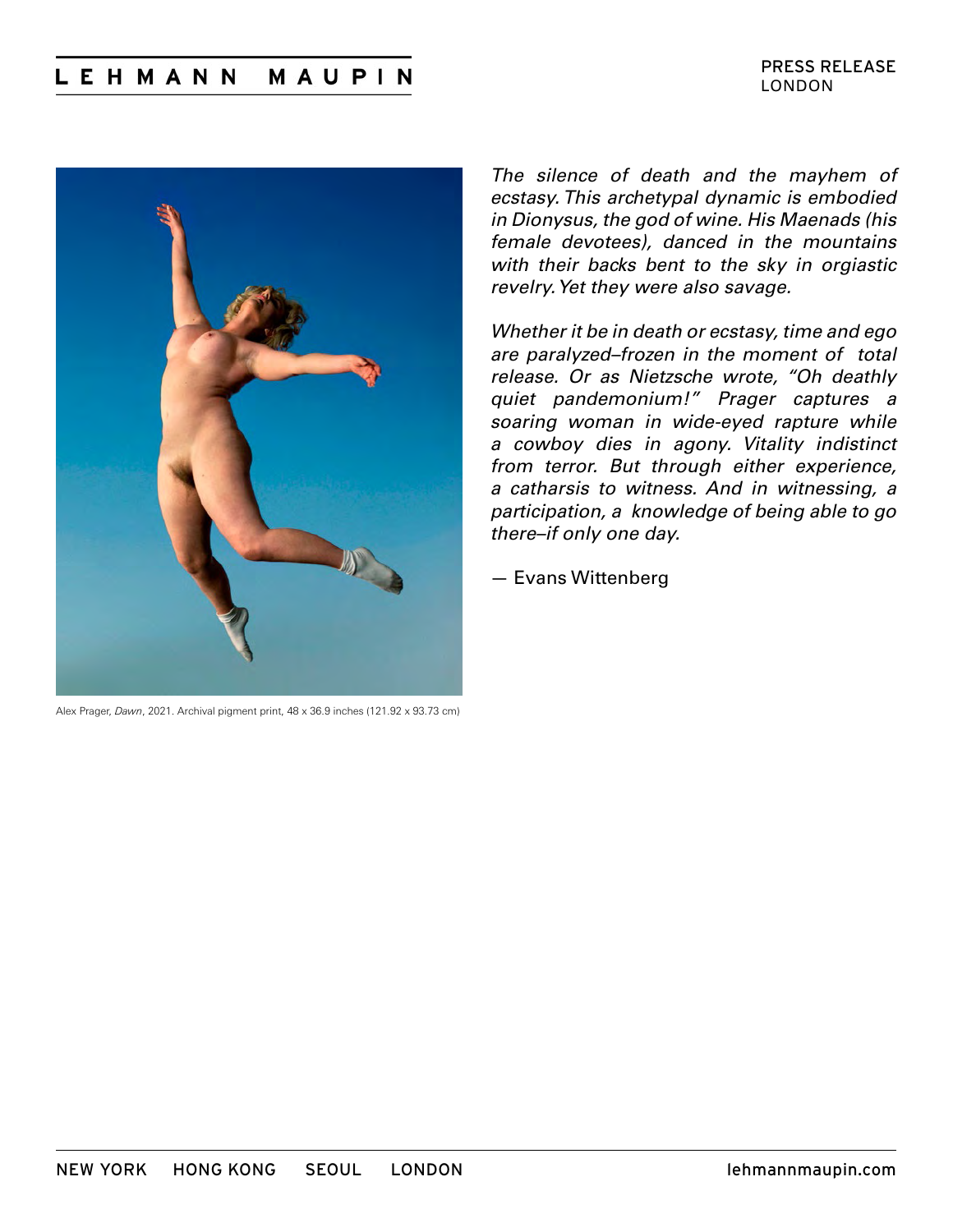Alex Prager (b. 1979, Los Angeles, CA; lives and works in Los Angeles, CA) is a photographer and filmmaker who creates elaborately staged scenes that draw inspiration from a wide range of influences and references, including Hollywood cinema, experimental films, popular culture, and street photography. She deliberately casts and stages all of her works, merging past and contemporary sources to create a sense of ambiguity. Her familiar yet uncanny images depict worlds that synthesize fiction and reality and evoke a sense of nostalgia. Prager cultivates the surreal in her photographs and films, creating emotional moments that feel like a fabricated memory or dream. Each photograph captures a moment frozen in time, inviting the viewer to "complete the story" and speculate about its narrative context. Prager's work often makes the viewer aware of the voyeuristic nature of photography and film, establishing the uneasy feeling of intruding upon a potentially private moment. The highly choreographed nature of her photographs and films exposes the way images are constructed and consumed in our media-saturated society.

Solo exhibitions of Prager's work have been organized at Los Angeles County Museum of Art (LACMA), Los Angeles, CA (2020); Fotografiska, Tallinn, Estonia (2020); Fotografiska, Stockholm, Sweden (2019); Fondazione Sozzani, Milan, Italy (2019); FOAM Fotografiemuseum, Amsterdam, the Netherlands (2019); Multimedia Art Museum, Moscow, Russia, (2019); Musée des Beaux-Arts Le Locle, Le Locle, Switzerland (2018); The Photographers' Gallery, London, United Kingdom (2018); Des Moines Art Center, Des Moines, IA (2017- 2018); Saint Louis Art Museum, Saint Louis, MO (2015); Galerie des Galeries, Paris, France (2015); Goss Michael Foundation, Dallas, TX (2015); National Gallery of Victoria, Melbourne, Australia (2014); Corcoran Gallery of Art, Washington, D.C. (2013); SCAD Museum of Art, Savannah, GA (2013); and the FOAM Photography Museum, Amsterdam, the Netherlands (2012). Select group exhibitions featuring her work include *Photography Is Art*, Amon Carter Museum of American Art, Fort Worth, TX (2021); *Terminal*, City Gallery Wellington, Wellington, New Zealand (2020); *In Production: Art and the Studio System*, Yuz Museum, Shanghai, China (2019); *Good Night: Energy Flash,*  Storage by Hyundai Card, Seoul, South Korea (2019); *Telling Tales: Contemporary Narrative Photography*, McNay Art Museum, San Antonio, TX (2016-2014); *Open*

*Rhapsody*, Beirut Exhibition Center, Lebanon (2015); *The Noir Effect*, Skirball Cultural Center, Los Angeles, CA (2014); *No Fashion, Please: Photography Between Gender and Lifestyle*, Kunsthalle Wien, Vienna, Austria (2011); and *New Photography*, The Museum of Modern Art, New York (2010).

Prager's work is in numerous international public and private collections, including the Amon Carter Museum of American Art, Fort Worth, TX; Cincinnati Art Museum, Cincinnati, OH; Elgiz Museum of Contemporary Art, Istanbul, Turkey; Fondation Carmignac Gestion, Paris, France; High Museum of Art, Atlanta, GA; Hood Museum of Art, Hanover, NH; Igal Ahouvi Art Collection, Tel Aviv, Israel; Kunsthaus Zürich, Switzerland; K11 Art Foundation, Hong Kong; Los Angeles County Museum of Art (LACMA), Los Angeles, CA; Metropolitan Museum of Art, New York, NY; Moderna Museet, Stockholm, Sweden; Museum of Modern Art, New York, NY; National Gallery of Victoria, Melbourne, Australia; North Carolina Museum of Art, Raleigh, NC; Princeton University Art Museum, Princeton, NJ; Queensland Gallery of Modern Art, Queensland, Australia; San Francisco Museum of Modern Art, San Francisco, CA; Smithsonian American Art Museum, Washington, D.C.; The Sir Elton John Photography Collection, London, United Kingdom; and the Whitney Museum of American Art, New York, NY.

Prager has received numerous awards, including the FOAM Paul Huf Award (2012), The Vevey International Photography Award (2009), and the London Photographic Award (2006). Her editorial work has been featured in prominent publications, including *Vogue*, *New York Magazine*, and *W*, and her film series *Touch of Evil*, commissioned by *The New York Times Magazine*, won a 2012 Emmy award. Her first major public commission, *Applause*, for Times Square Arts: Midnight Moment, New York, took place in summer 2017.